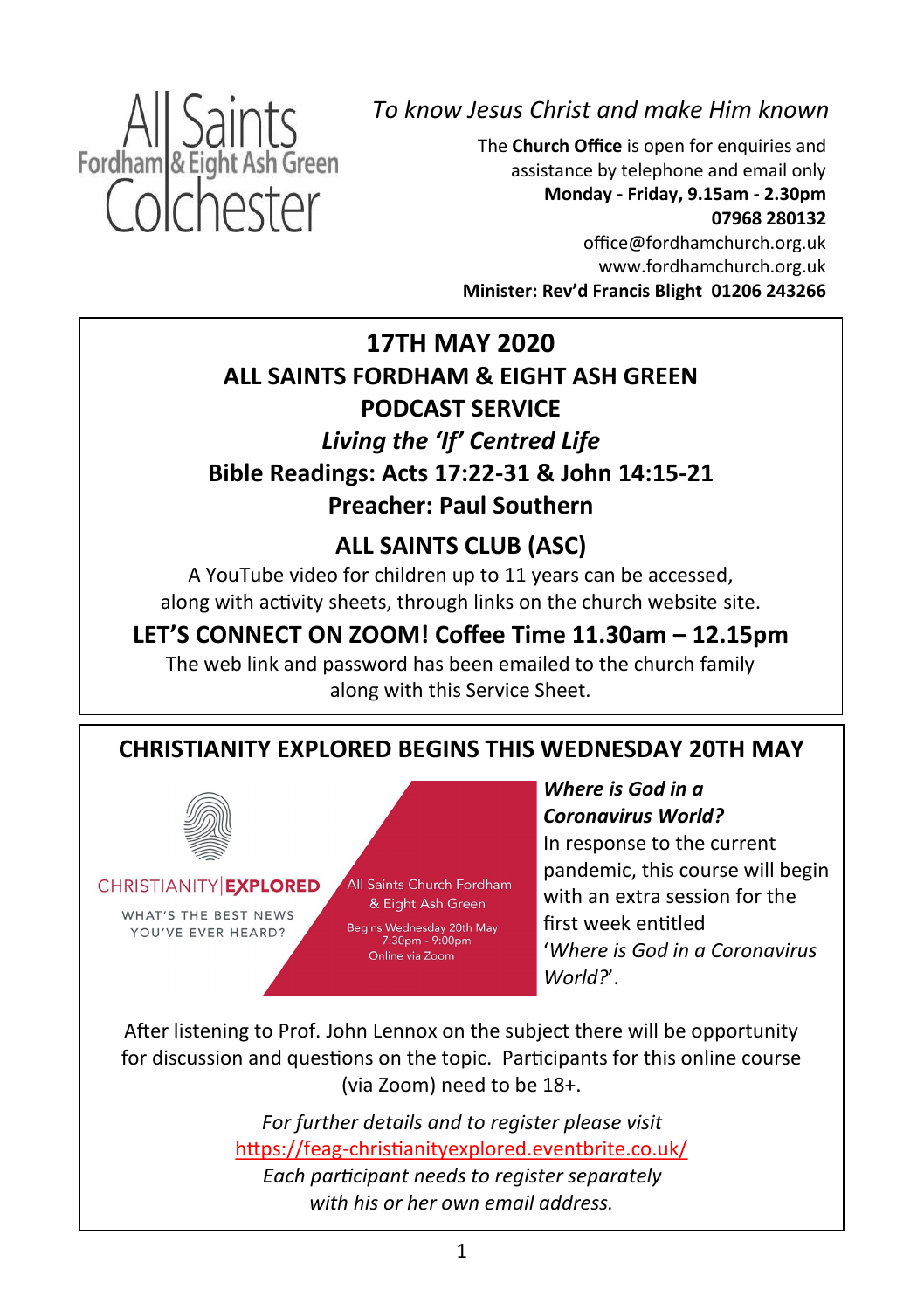## **CELEBRATING JESUS' VICTORY**

Death is swallowed up in victory. **All: Where, O death, is your sting?**

Christ is risen from the dead, the first fruits of those who have fallen asleep.

#### **All: Death is swallowed up in victory.**

The trumpet will sound and the dead shall be raised. **All: Where, O death,** 

# **is your sting?**

We shall not all sleep. But we shall be changed.

#### **All: Death is swallowed up in victory. Where, O death is your sting?**

*Cf* 1 Corinthians 15

## **THE LORD'S PRAYER**

Our Father in heaven, hallowed be your name, your kingdom come, your will be done, on earth as in heaven.

Give us today our daily bread.

Forgive us our sins As we forgive those who sin against us.

Lead us not into temptation but deliver us from evil.

For the kingdom, the power and the glory are yours now and forever. Amen.

## **COLLECT PRAYER**

The Church of England Collect Prayer for a time of any common Plague or Sickness. (This is a modern language version of the 1662 Book of Common Prayer original).

O Almighty God, who in your wrath sent a plague upon your own people in the wilderness for their obstinate rebellion against Moses and Aaron, and also in the time of King David, sent a plague of pestilence which killed seventy thousand, but remembering your mercy spared the rest: have pity upon us miserable sinners, who now are visited with great sickness and mortality; and in the same way that you then accepted an atonement and commanded the destroying Angel to cease from punishing, so it may now please you to withdraw from us this plague and grievous sickness, through Jesus Christ our Lord. Amen.

### **CONFESSION**

Lord God, we have sinned against you; We have done evil in your sight we are sorry and repent. Have mercy on us according to your love. Wash away our wrongdoing and cleanse us from our sin. Renew a right spirit within us and restore us to the joy of your salvation; through Jesus Christ our Lord. Amen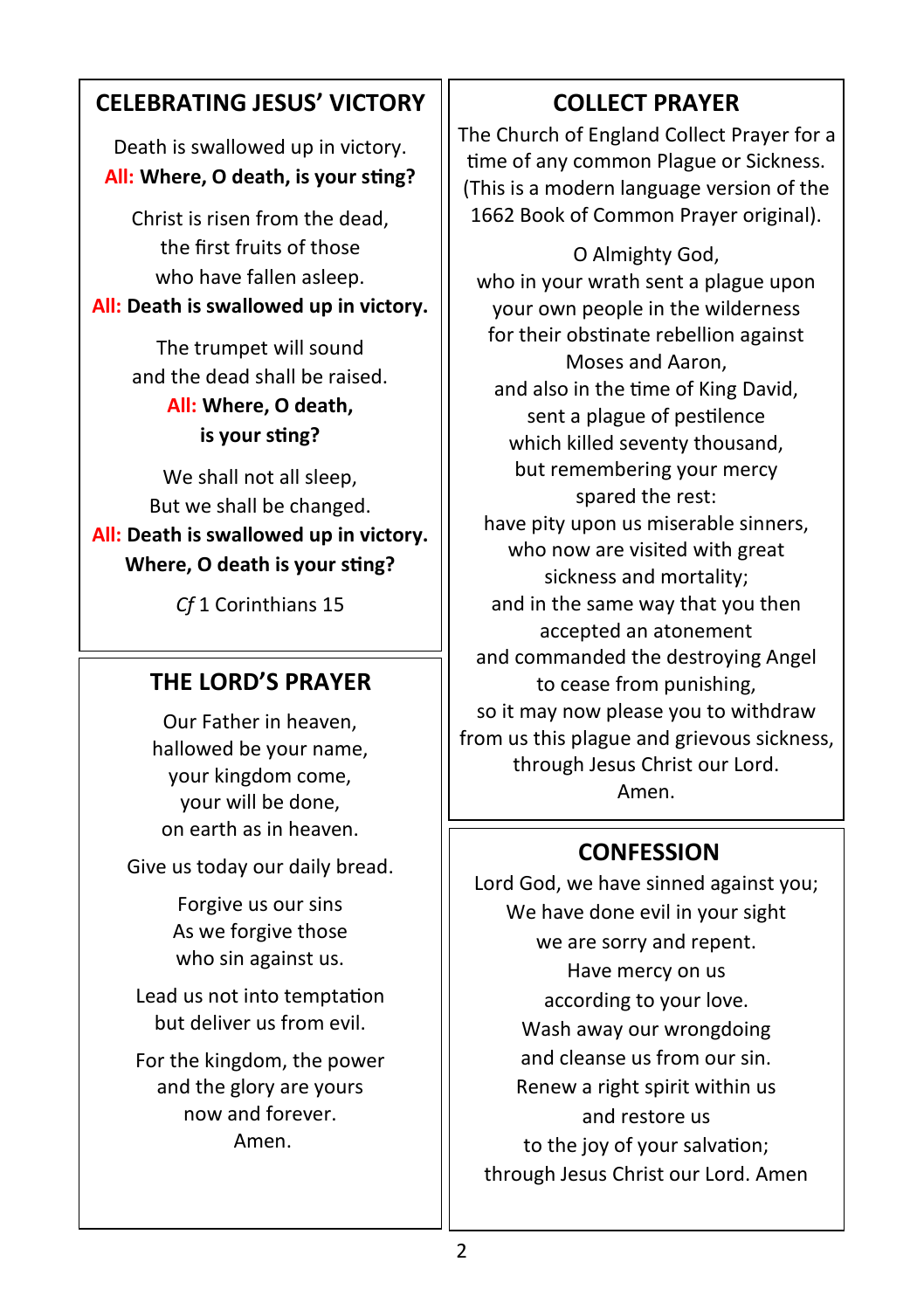#### **WHERE, O GRAVE IS YOUR VICTORY**

Through all life's sorrows and despairs I will not be moved When facing death I need not fear I have this hope secured Because Christ died at Calvary Sin has on me no claim Because He overcame the grave With Him I will be raised *Where O grave is your victory Where O death is your sting Eternity is won for me By heaven's eternal King*

On that glorious final day I will not sleep or fade But gazing on His nail pierced hands I'll instantly be changed

> Robed with immortality Before His throne we'll sing At last reflecting perfectly The glory of our King

Words & Music by Ben Slee Copyright © 2015 Slee, Ben Used with Permission, CCLI Licence No. 287994 [https://www.youtube.com/watch?](https://www.youtube.com/watch?v=PaCbDlF8CS0) [v=PaCbDlF8CS0](https://www.youtube.com/watch?v=PaCbDlF8CS0)

### **OVERWHELMED BY LOVE**

Deeper than oceans High as the heavens Ever living God Your love has rescued me

All my sin was laid On Your dear Son Your precious One All my debt He paid Great is Your love for me

#### **THE APOSTLES' CREED**

Do you believe and trust in God the Father? **All: I believe in God, the Father almighty, creator of heaven and earth.**

Do you believe and trust in his Son Jesus Christ? **All: I believe in Jesus Christ, his only Son, our Lord, who was conceived by the Holy Spirit, born of the Virgin Mary, suffered under Pontius Pilate, was crucified, died, and was buried; he descended to the dead. On the third day he rose again; he ascended into heaven, he is seated at the right hand of the Father, and he will come to judge the living and the dead.**

Do you believe and trust in the Holy Spirit? **All: I believe in the Holy Spirit, the holy catholic Church, the communion of saints, the forgiveness of sins, the resurrection of the body,**

No one could ever earn Your love Your grace and mercy is free Lord these words are true So is my love for You

Words & Music by Noel Richards Copyright © 1994 Thankyou Music (Admin. by Integrity Music) Used with permission, CCLI Licence No. 287994 Overwhelmed by Love sung by Tim Hughes <https://www.youtube.com/watch?v=AE3R5CySoo8>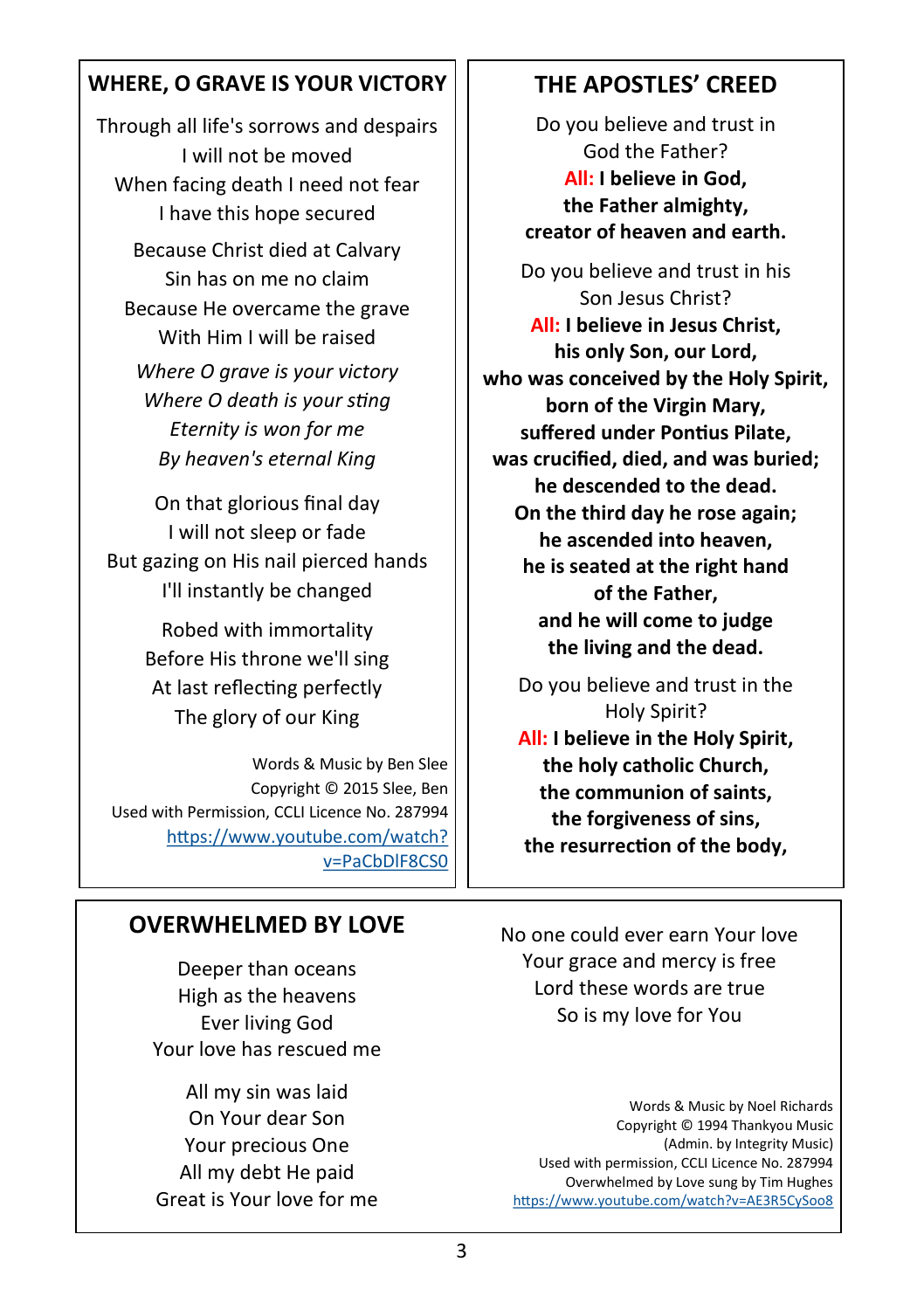# **PODCAST TEACHING Living the 'If' Centred Life John 14:15-21**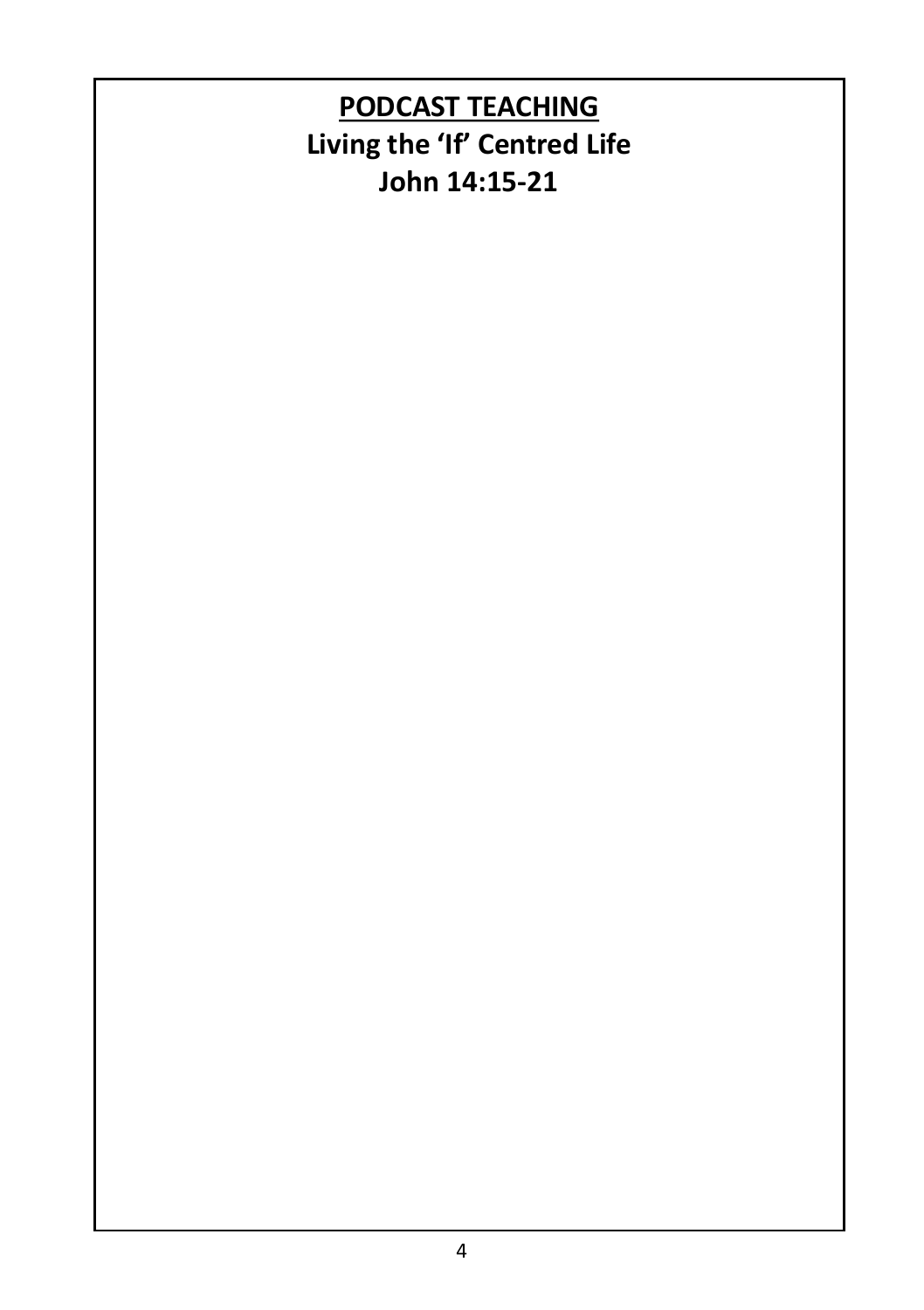## **APPOINTING A NEW BISHOP OF CHELMSFORD**

A committee has been convened to oversee the process for appointing a new bishop for our diocese. How this process works is explained on the following website [https://www.chelmsford.anglican.org/our](https://www.chelmsford.anglican.org/our-next-bishop)-next-bishop

One of the key roles of the committee is to organise a diocese wide consultation, open to our own church, church groups, the wider church community and individuals. **This consultation has now opened and will run until 4 July.** The website also

includes prayer resources, explains how you can have your say through the consultation and what you can do to help prepare for the consultation. Please make use of these resources and pray for wisdom for those on the committee and our own church leaders, that they will be open to discern God's will in this important decision.

# **Help Identify the Next Bishop of Chelmsford**

See how you can help

## **SUPPORTING THE COLCHESTER FOODBANK**

#### [www.colchester.foodbank.org.uk](http://www.colchester.foodbank.org.uk)

During the current Covid-19 crisis Colchester Foodbank is three times busier than normal. You can help by:



**Volunteering practical help** to keep our food banks running **Donating Food supplies** to replenish low stock-our website

will list supplies that are currently needed. Food donations can be left in the appropriate basket at most supermarkets or delivered to their site at 33 Moorside Business Park, CO1 2ZF. Donations of money can be made via their website.

**Transport** to deliver food to the doorstep.

**Prayer** for those who require support, those who isolated and afraid.

Pray for strength, wisdom, and health for volunteers and staff

Pray for clarity and insight for government, business, church, charity, and statutory sector leaders as they navigate these decisions together.

# **GIVING TO ALL SAINTS FORDHAM AND EIGHT ASH GREEN**

If you would like details of how to support the ministry of our church financially, or you have any questions about giving during the current lockdown, please speak to our treasurer Roger Miles o 01206 396477 or email him at *[r.j.miles@talktalk.net](mailto:r.j.miles@talktalk.net)*

**BENEVOLENT FUND** The All Saints FEAG PCC has opened a Benevolent Fund in response to the Covid-19 pandemic. The purpose is to help if someone within the church family is severely financially impacted during lockdown and is unable to obtain support from the State or their biological family (Acts 2.45, Acts 4:34-35). If you would like to contribute, please make payments to the above bank account marking your payment *Benevolent Fund.*